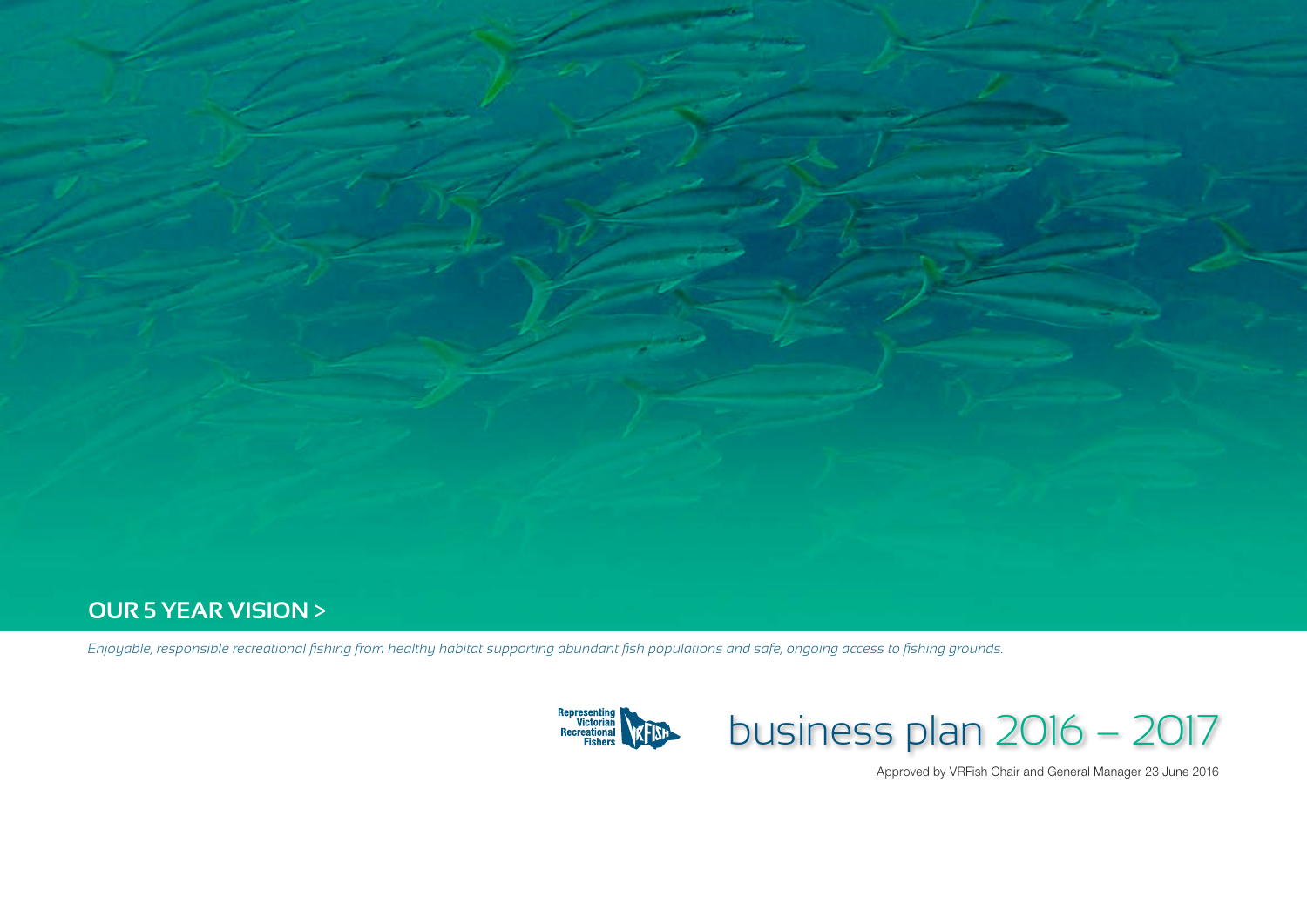

### **our 5 year vision** >

*Enjoyable, responsible recreational fishing from healthy habitat supporting abundant fish populations and safe, ongoing access to fishing grounds.*

|                                | <b>IMPROVE FISH HABITAT</b>                                                                                               |                                                                                                                                                                    |                  |                                           |                                          |  |
|--------------------------------|---------------------------------------------------------------------------------------------------------------------------|--------------------------------------------------------------------------------------------------------------------------------------------------------------------|------------------|-------------------------------------------|------------------------------------------|--|
| Objective                      | <b>Actions</b>                                                                                                            | <b>Key Performance Measures</b>                                                                                                                                    | Due date         | Responsibility                            | <b>Funding</b><br>agreement<br>alignment |  |
|                                | Work with Fisheries Victoria and<br>Catchment Management Authorities<br>to improve fish habitat.                          | > Attend and promote Arthur Rylah Institute Habitat for Fish Forums across<br>Victoria.                                                                            | <b>June 2017</b> | $S$ $B$ $SC$                              |                                          |  |
|                                | Develop new partnerships with non-<br>government habitat funding agencies.                                                | > Join the Nature Conservancy Fish Habitat Partnership Network.                                                                                                    | December 2016    | $\boxed{\mathsf{s}}$ $\boxed{\mathsf{B}}$ |                                          |  |
| <b>Habitat protection,</b>     |                                                                                                                           | > Participate in a stop go review of the Port Phillip Bay shell fish restoration<br>project.                                                                       | June 2016        | $\boxed{\mathsf{S}}\boxed{\mathsf{B}}$    |                                          |  |
| restoration and<br>enhancement | Advance signature habitat<br>improvement projects in Port Phillip<br>Bay and Gunbower-Lower Loddon<br>Fish Recovery Plan. | > Subject to findings of stop go review, advocate for additional co-investment to<br>expand the trial.                                                             | March 2017       | $\lceil s \rceil$ B $\rceil$              | E(1)                                     |  |
|                                |                                                                                                                           | > Work with the North Central CMA to progress funding of the Gunbower-Lower<br>Loddon Native Fish Recovery Plan.                                                   | <b>June 2017</b> | $\lceil s \rceil$ B                       |                                          |  |
|                                |                                                                                                                           | > Participate in the NCCMA Lower Loddon Gunbower Native Fish Recovery Plan<br>Project Committee.                                                                   | <b>June 2017</b> | $\lceil s \rceil$ B $\rceil$              |                                          |  |
|                                | Establish best practice management<br>quidelines on willow removal.                                                       | > Work with CMAs to establish a fact sheet on willow removal.<br>> Review VRFish policy position on willow removal.                                                | December 2016    | $S$ $B$                                   |                                          |  |
|                                |                                                                                                                           | > Establish a Memorandum of Understanding with OZFish Unlimited.                                                                                                   | February 2017    | $\boxed{\mathsf{S}}$ $\boxed{\mathsf{B}}$ |                                          |  |
|                                | Strengthen collaborative<br>agreements with fish habitat funding<br>organisations.                                        | > Finalise the MOU with the North Central CMA.                                                                                                                     | <b>July 2016</b> | $\lceil s \rceil$ B $\rceil$              |                                          |  |
| Co-management of               |                                                                                                                           | > Attend and provide input into the Statewide Catchment Managers' Forum.                                                                                           | <b>June 2017</b> | S.                                        |                                          |  |
| natural resources              | Provide a voice for recreational                                                                                          | > Act as a temporary water holder in the event of a further water transfer for Lake<br>Toolondo.                                                                   | <b>June 2017</b> | S.                                        | E(1)                                     |  |
|                                | fishers on catchment and water<br>management activities that have<br>potential to impact recreational                     | > Attend CMA and water authority meetings to ensure recreational fishing values<br>are incorporated at a Statewide and local level (eg Lake Nagambie, Lake Bolac). | <b>June 2017</b> | $S$ $B$ $SC$                              |                                          |  |
|                                | fishing.                                                                                                                  | > Provide a submission and engage in the Commonwealth review of the Water Act.                                                                                     | June 2017        | $S$ B                                     |                                          |  |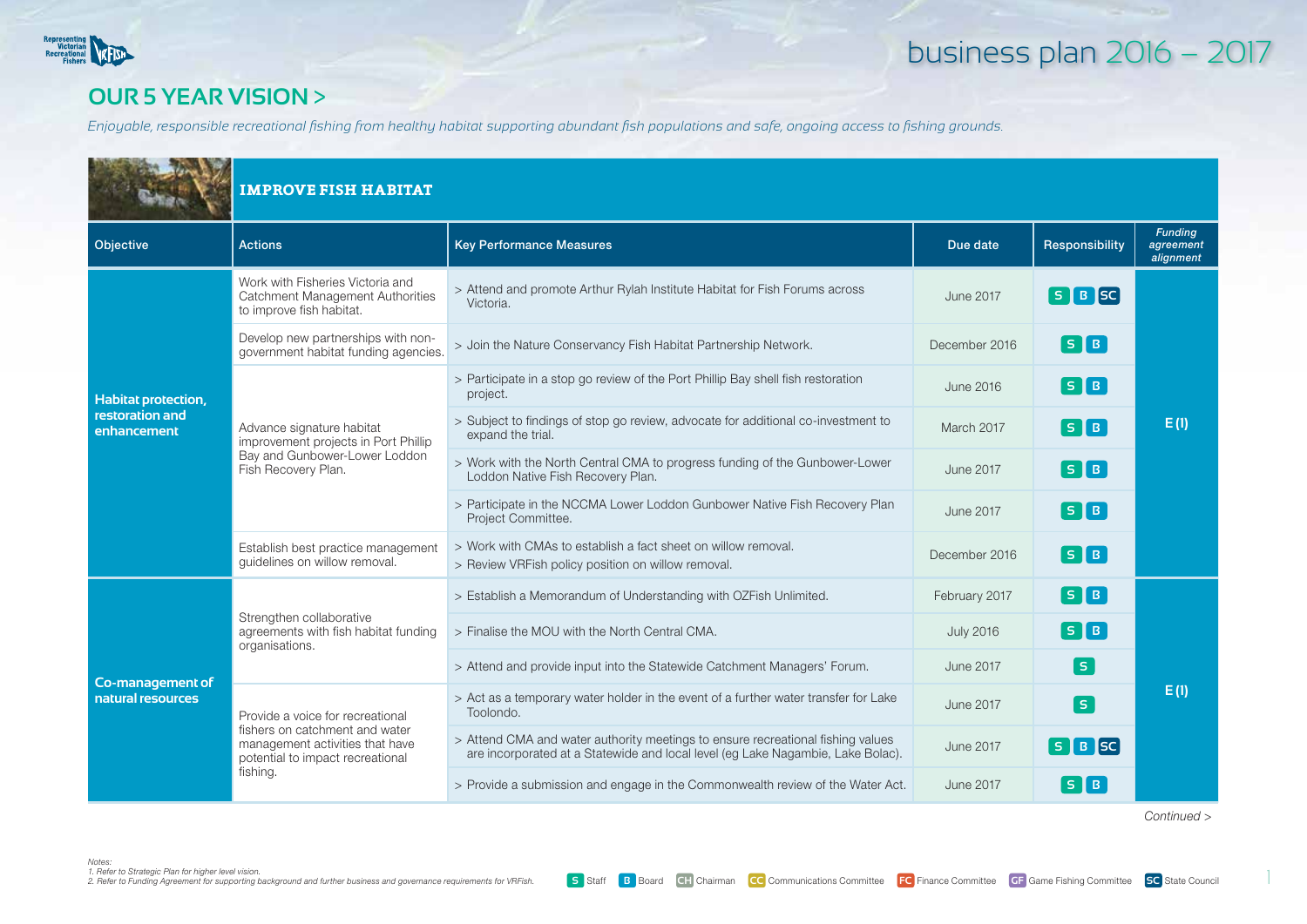

### **our 5 year vision** >

*Enjoyable, responsible recreational fishing from healthy habitat supporting abundant fish populations and safe, ongoing access to fishing grounds.*

|                                                                | <b>IMPROVE FISH HABITAT (cont.)</b>                                                                                       |                                                                                                                                                                                                    |                |                                       |                                          |  |  |
|----------------------------------------------------------------|---------------------------------------------------------------------------------------------------------------------------|----------------------------------------------------------------------------------------------------------------------------------------------------------------------------------------------------|----------------|---------------------------------------|------------------------------------------|--|--|
| Objective                                                      | <b>Actions</b>                                                                                                            | <b>Key Performance Measures</b>                                                                                                                                                                    | Due date       | Responsibility                        | <b>Funding</b><br>agreement<br>alignment |  |  |
|                                                                |                                                                                                                           | > Attend and provide input into the Stakeholder Reference Group overseeing<br>preparation of the new Water Plan.                                                                                   | September 2016 | $\lceil s \rceil$ B $\rceil$          |                                          |  |  |
| <b>Secure water</b><br>allocations for<br>recreational fishing | Represent recreational fishing<br>values and provide input into<br>the development of the State<br>Government Water Plan. | > Work with water authorities and other State Government agencies to secure<br>recreational water allocations for defined recreational lakes located in the<br>Wimmera and North West of Victoria. | June 2017      | $\lceil s \rceil$ B $\rfloor$         | E(1)                                     |  |  |
|                                                                |                                                                                                                           | > Seek VRFish representation on all future Bulk Water Entitlement determination<br>decision-making committees.                                                                                     | 2017           | $\lceil s \rceil$ B $\rceil$          |                                          |  |  |
|                                                                | Improve decision making with                                                                                              | > Meet with the Victorian Environmental Water Holder 2 times per year.                                                                                                                             | June 2017      | l si                                  |                                          |  |  |
| <b>Shared benefits for</b>                                     |                                                                                                                           | > Invite the VEWH to the VRFish State Council in 2016 to achieve greater mutual<br>recognition of our shared values and objectives.                                                                | August 2016    | s                                     |                                          |  |  |
| recreational fishing<br>from environmental<br>flows            | e-flows to ensure they also meet<br>defined objectives for enhancing<br>recreational fishing.                             | > Educate fishers about the basics of e-flows in Victorian streams, rivers and<br>wetlands through development of a joint fact sheet.                                                              | March 2017     | $\begin{bmatrix} 5 & B \end{bmatrix}$ | E(1)                                     |  |  |
|                                                                |                                                                                                                           | > Attend and participate in National Flows for Fish Forums.                                                                                                                                        | June 2017      | $\lceil s \rceil$ B $\rceil$          |                                          |  |  |
|                                                                |                                                                                                                           | > Promote multiple use of water outcomes.                                                                                                                                                          | June 2017      | $S$ $B$                               |                                          |  |  |

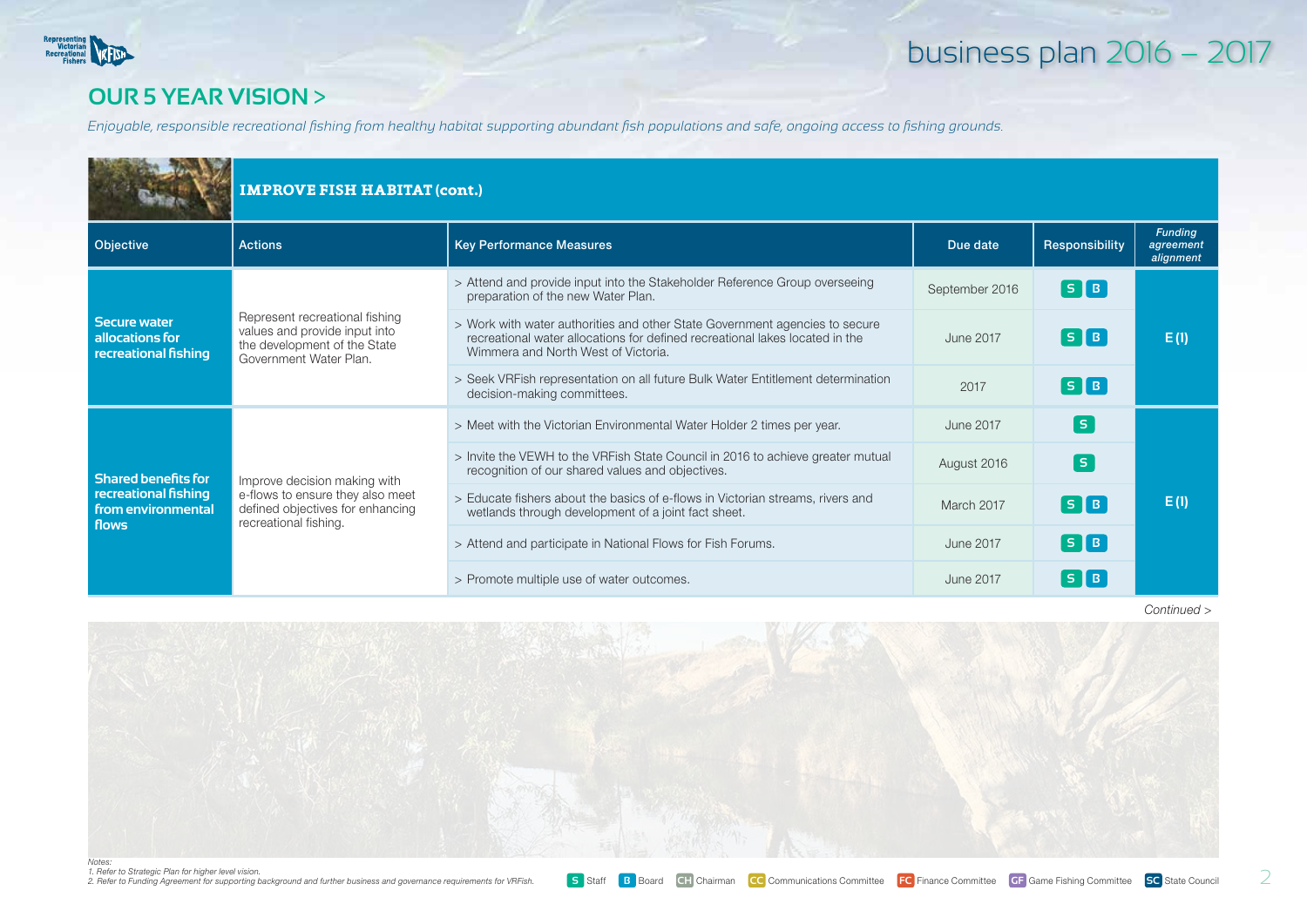

#### **our 5 year vision** >

*Enjoyable, responsible recreational fishing from healthy habitat supporting abundant fish populations and safe, ongoing access to fishing grounds.*

|                                                                 |                                                                                                                                                    | <b>SAFE, EASY AND ONGOING ACCESS</b>                                                                                                                                       |                  |                                        |                                          |  |  |  |
|-----------------------------------------------------------------|----------------------------------------------------------------------------------------------------------------------------------------------------|----------------------------------------------------------------------------------------------------------------------------------------------------------------------------|------------------|----------------------------------------|------------------------------------------|--|--|--|
| Objective                                                       | <b>Actions</b>                                                                                                                                     | <b>Key Performance Measures</b>                                                                                                                                            | Due date         | Responsibility                         | <b>Funding</b><br>agreement<br>alignment |  |  |  |
|                                                                 |                                                                                                                                                    | > Attend and provide constructive input to the Ministerial Boating Infrastructure<br>Working Group meetings.                                                               | <b>June 2017</b> | $\lceil s \rceil$ B $\rceil$           |                                          |  |  |  |
| <b>Maintain and extend</b><br>access to fisheries               |                                                                                                                                                    | > Present an options paper aimed at improving boating capacity for consideration<br>by the Minister for Ports.                                                             | November 2016    | $\boxed{\mathsf{s}}\boxed{\mathsf{B}}$ |                                          |  |  |  |
|                                                                 | Work with the Ministerial Boating<br>Infrastructure Working Group and<br>the Boating Industry Association to<br>achieve an increase in investment. | > Advocate for a measurable increase in State wide boating infrastructure<br>investment through the State Budget process and in line with Target 1 Million<br>commitments. | <b>June 2017</b> | $\lceil 5 \rceil B \rceil$             | E(1)                                     |  |  |  |
|                                                                 |                                                                                                                                                    | > Attend Parks Victoria Murray River Redgum Parks Forum.                                                                                                                   | <b>June 2017</b> | $\lceil s \rceil$ B $\rceil$           |                                          |  |  |  |
|                                                                 |                                                                                                                                                    | > Review and update the VRFish Access Policy.                                                                                                                              | <b>June 2017</b> | $\lceil s \rceil$ B                    |                                          |  |  |  |
|                                                                 | Prioritise a list of piers and jetties for<br>future enhancement and restoration.                                                                  | > Meet with Parks Victoria to review current list of piers and jetties to be restored.                                                                                     | <b>June 2017</b> | [ s ]                                  |                                          |  |  |  |
| Improved pier and<br>land based fishing<br><b>opportunities</b> |                                                                                                                                                    | > Continue to promote the restoration of Long Jetty at Port Welshpool through the<br>2016 Federal Election.                                                                | <b>July 2016</b> | s                                      | E(1)                                     |  |  |  |
|                                                                 |                                                                                                                                                    | > Establish a list of priority locations for enhancement or restoration.                                                                                                   | November 2016    | s                                      |                                          |  |  |  |
| Safer harbors for<br>ocean fishing                              | Prioritise a list of safe harbours for                                                                                                             | > Advocate for improved safe harbours at Warrnambool, Portarlington, Cape<br>Conran and Torquay.                                                                           | <b>June 2017</b> | $S$ $B$                                | E(1)                                     |  |  |  |
|                                                                 | future enhancement and restoration.                                                                                                                | > Provide a submission to the Infrastructure Victorian Strategy in partnership with<br>the Boating Industry Association of Victoria.                                       | September 2016   | $S$ $B$                                |                                          |  |  |  |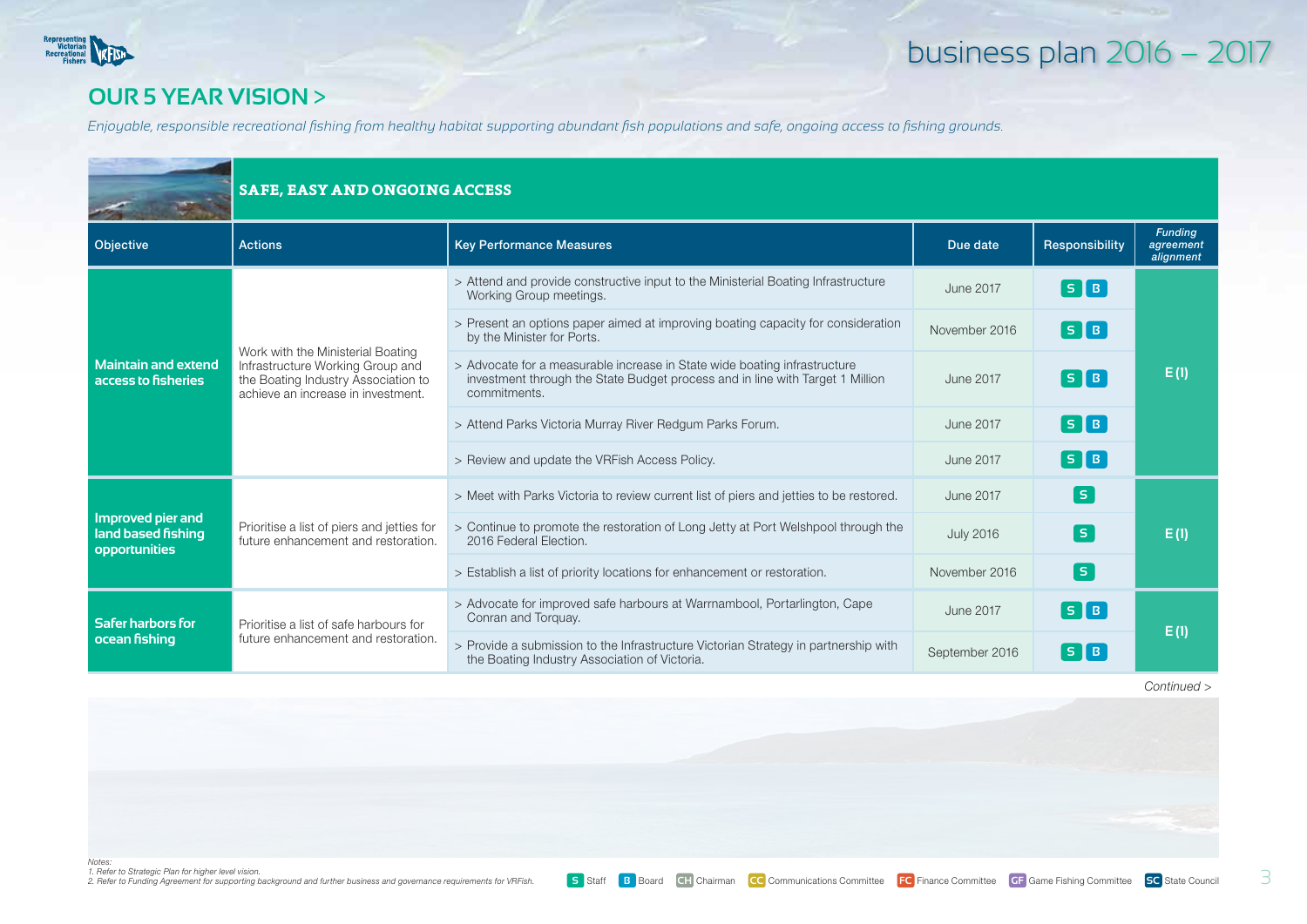

#### **our 5 year vision** >

*Enjoyable, responsible recreational fishing from healthy habitat supporting abundant fish populations and safe, ongoing access to fishing grounds.*

|                                                                                       | <b>INCREASE PARTICIPATION AND RECOGNITION OF BENEFITS</b>                                                 |                                                                                                                                                                            |                  |                                                     |                         |  |
|---------------------------------------------------------------------------------------|-----------------------------------------------------------------------------------------------------------|----------------------------------------------------------------------------------------------------------------------------------------------------------------------------|------------------|-----------------------------------------------------|-------------------------|--|
| Objective                                                                             | <b>Actions</b>                                                                                            | <b>Key Performance Measures</b>                                                                                                                                            | Due date         | Responsibility                                      |                         |  |
| <b>Promote and</b><br>grow participation<br>amongst non-fishers,<br>especially youths | Apply for project funding to support<br>delivery of the Get Metro Fishing<br>project.                     | > Apply for a Large RFL Grant to improve access, infrastructure, stocking,<br>awareness and participation at prioritised metropolitan areas.                               | November 2017    | $S$ $B$ $SC$                                        | $C(1)$ (a) &<br>D(1)(a) |  |
|                                                                                       | Support and guide angling clubs to<br>run fishing clinics aimed at attracting<br>more youth into fishing. | > Advise clubs of appropriate funding sources and approaches to secure<br>additional resources to increase fisher participation.                                           | May 2017         | $S$ $B$ $SC$                                        |                         |  |
| <b>Affordable fishing</b><br>opportunities                                            | Review the RIS on proposed<br>changes to RFL fees.                                                        | > Develop a position on the proposed changes to Recreational Fishing Licence<br>fees.                                                                                      | April 2016       | $S$ $B$ $SC$                                        | $C(1)$ (a) &<br>D(1)(a) |  |
|                                                                                       | Promote the purchase of RFL's online<br>to optimise returns to fishers.                                   | > Continued promotion and growth in the purchase of RFLs from online sales.                                                                                                | May 2017         | s                                                   |                         |  |
| <b>Quality fishing</b><br>experiences and                                             | Angler satisfaction and RFL<br>investment is evaluated and factored                                       | > VRFish conducts a survey of the recreational fishing community and its<br>membership about the level of angler satisfaction and future priorities for RFL<br>investment. | <b>June 2017</b> | $\boxed{5}$ $\boxed{B}$                             | $C(1)$ (a) &<br>D(1)(a) |  |
| catch rates                                                                           | into future policy and planning.                                                                          | > VRFish continues to advocate for more fish stocking, habitat improvement,<br>better boating and fishing infrastructure and smart fisheries management.                   |                  | $\left[\begin{array}{ccc} 5 & B \end{array}\right]$ |                         |  |
| Improved recognition<br>of social and<br>economic benefits                            | Continue to promote the key findings<br>of the 2014/15 Ernst and Young<br>Study.                          | > Promote key findings in media releases, social media, website and Fishing Lines.                                                                                         | June 2017        | [ S <b>[</b> B ]                                    | E(1)                    |  |
| <b>Stronger fishing clubs</b>                                                         | Assist clubs and associations to                                                                          | > Increased awareness and take up of \$2,000 club grants.                                                                                                                  |                  | $[S \mid B]$ SC                                     | C(1)(a) 8               |  |
| and associations                                                                      | secure additional resources and<br>grow membership                                                        | > Promote the development of 10% of young leaders joining VRFish from angling<br>clubs.                                                                                    | <b>July 2016</b> | <b>S</b> SC                                         | D(1)(a)                 |  |

*Continued >*



*Notes: 1. Refer to Strategic Plan for higher level vision. 2. Refer to Funding Agreement for supporting background and further business and governance requirements for VRFish.*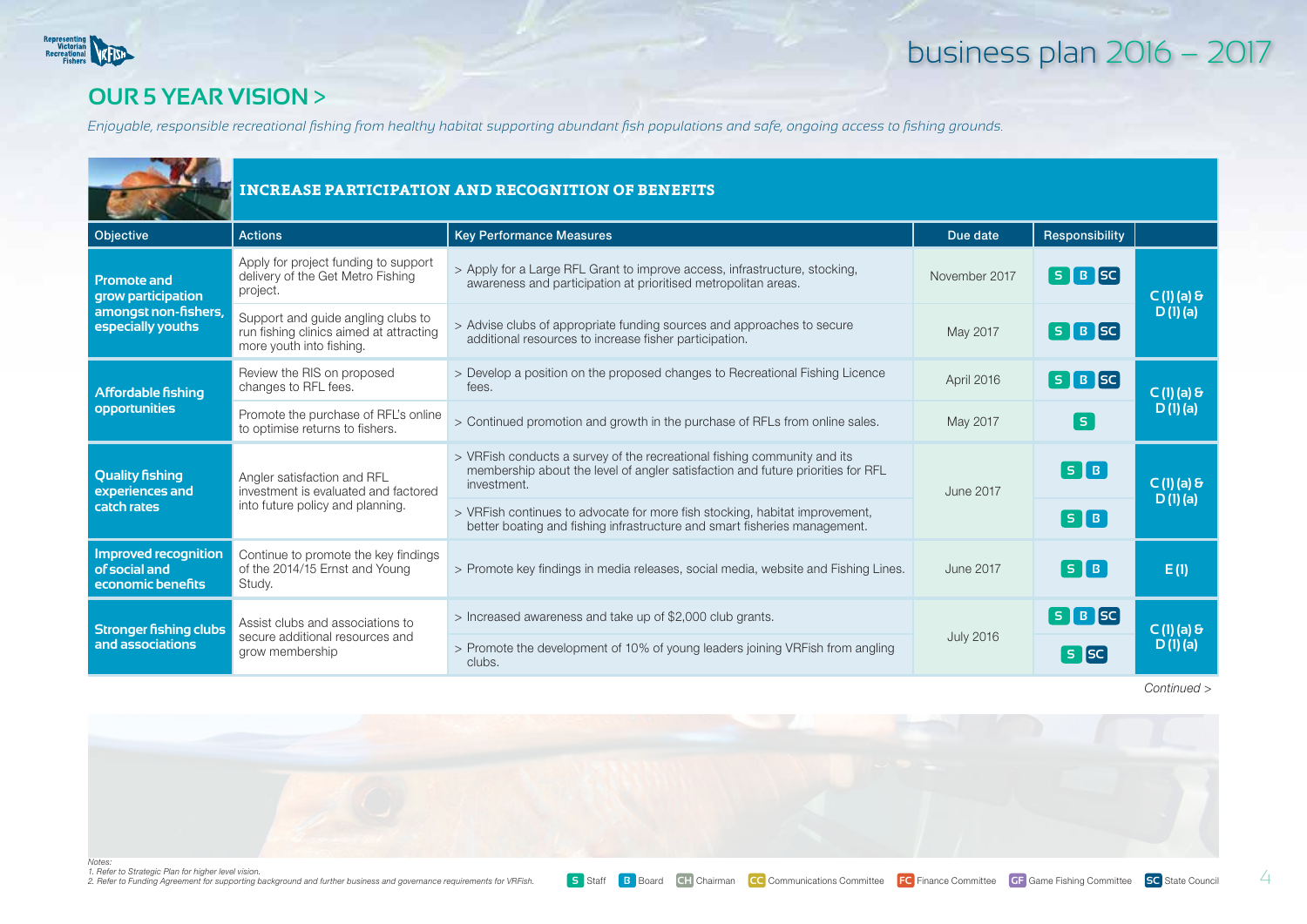

#### **our 5 year vision** >

*Enjoyable, responsible recreational fishing from healthy habitat supporting abundant fish populations and safe, ongoing access to fishing grounds.*

|                                                           |                                                                       | BEST PRACTICE FISHERIES MANAGEMENT AND INFORMED FISHERS                                                                                                                                                                                                                                                                                                                                 |                  |                                       |                                          |  |  |  |
|-----------------------------------------------------------|-----------------------------------------------------------------------|-----------------------------------------------------------------------------------------------------------------------------------------------------------------------------------------------------------------------------------------------------------------------------------------------------------------------------------------------------------------------------------------|------------------|---------------------------------------|------------------------------------------|--|--|--|
| Objective                                                 | <b>Actions</b>                                                        | <b>Key Performance Measures</b>                                                                                                                                                                                                                                                                                                                                                         | Due date         | Responsibility                        | <b>Funding</b><br>agreement<br>alignment |  |  |  |
|                                                           |                                                                       | > Snapper survival education and extension project is delivered in the lead up to<br>Spring/Summer 2017.                                                                                                                                                                                                                                                                                | December 2016    | $S$ $B$                               |                                          |  |  |  |
|                                                           |                                                                       | > Thresher shark best practice fishing guidelines delivered in the lead up to the<br>2017 season.                                                                                                                                                                                                                                                                                       | June 2017        | $S$ $B$ $GF$                          |                                          |  |  |  |
|                                                           |                                                                       | > Murray cod handling best practice guidelines delivered in the lead up to the 2017<br>season.                                                                                                                                                                                                                                                                                          | December 2016    | $\lceil s \rceil$ B $\rceil$          |                                          |  |  |  |
|                                                           |                                                                       | > Extension and promotion of southern blue fin tuna code of practice and<br>regulations during 2016/17.                                                                                                                                                                                                                                                                                 | <b>June 2017</b> | $S$ $GF$                              | $C(1)$ (a) &<br>D(1)(a)                  |  |  |  |
| <b>Adoption of</b>                                        | VRFish delivers new and existing                                      | > VRFish provides input into the development of the 2017 National Code of<br>Practice for Recreational Fishing.                                                                                                                                                                                                                                                                         | June 2017        | $\begin{bmatrix} 5 & B \end{bmatrix}$ |                                          |  |  |  |
| responsible fishing<br>practices and<br><b>behaviours</b> | projects that seek to achieve<br>sustainable and responsible fishing. | > VRFish provides guidance and assistance to Fishing Competitions such as<br>Tea-Tree, Lake Mulwala Cod Classic and Portland Tuna on responsible and<br>sustainable fishing.                                                                                                                                                                                                            | <b>June 2017</b> | S[B]                                  |                                          |  |  |  |
|                                                           |                                                                       | > VRFish Recreational Fishing Code of Conduct is promoted widely on social and<br>in print media.                                                                                                                                                                                                                                                                                       | <b>June 2017</b> | [ s ]                                 |                                          |  |  |  |
|                                                           |                                                                       | > VRFish responds in a timely manner to issues including, but not limited to:<br>Banning netting at Gippsland Lakes river mouths<br>i)<br>Promotion of secure water levels at Lake Toolondo, subject to bulk-water<br>ii)<br>entitlement determinations.<br>iii) Creation of a Fisheries Statutory Authority.<br>iv) Reciprocal licensing with NSW.<br>Note - Target 1 million policies | <b>June 2017</b> | $\begin{bmatrix} 5 & B \end{bmatrix}$ | $C(1)$ (a) &<br>$D(1)$ (a)               |  |  |  |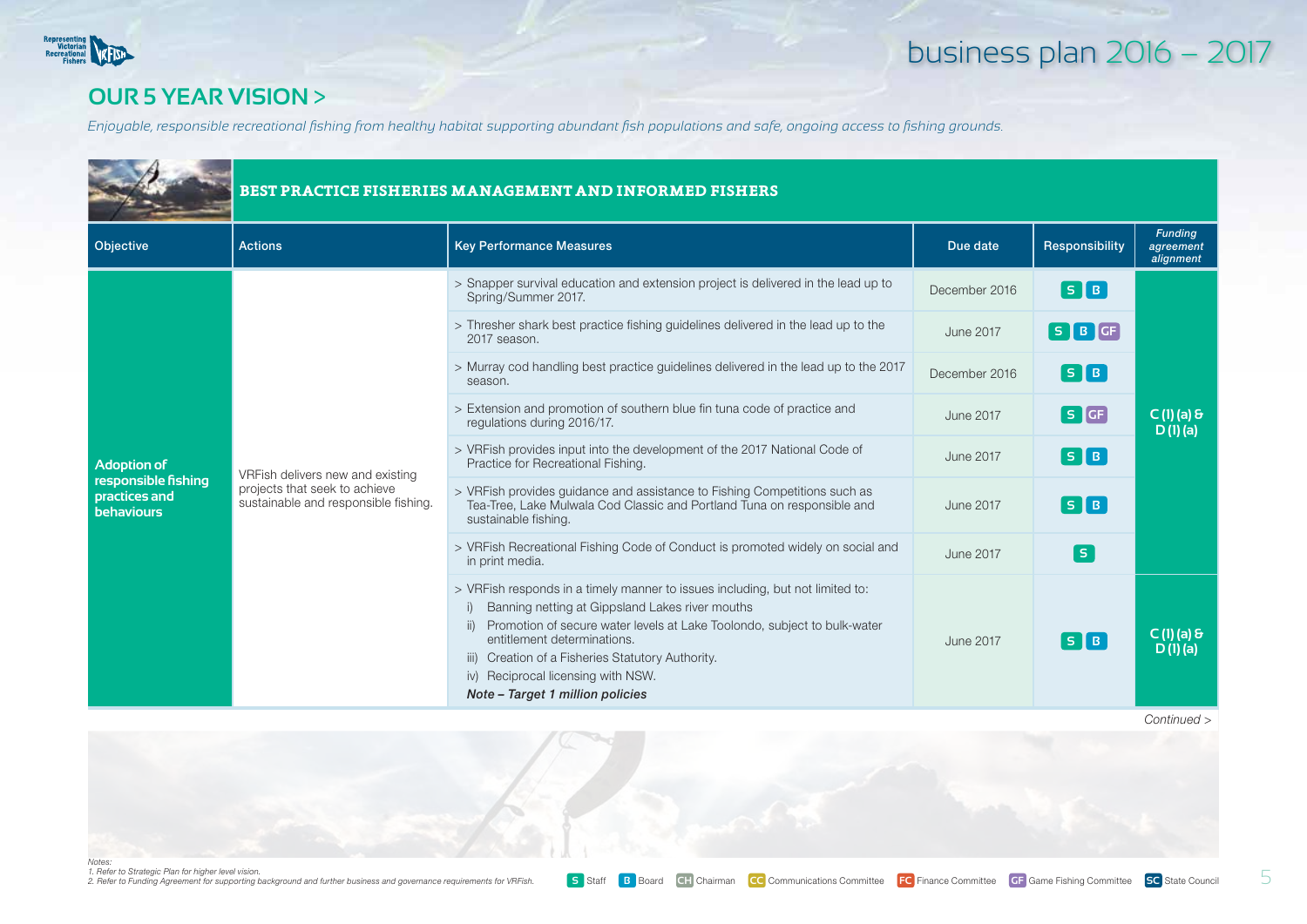

#### **our 5 year vision** >

*Enjoyable, responsible recreational fishing from healthy habitat supporting abundant fish populations and safe, ongoing access to fishing grounds.*

|                                                                        |                                                                                                 | BEST PRACTICE FISHERIES MANAGEMENT AND INFORMED FISHERS (cont.)                                                                                                                                                                      |                  |                                                       |                                          |
|------------------------------------------------------------------------|-------------------------------------------------------------------------------------------------|--------------------------------------------------------------------------------------------------------------------------------------------------------------------------------------------------------------------------------------|------------------|-------------------------------------------------------|------------------------------------------|
| <b>Objective</b>                                                       | <b>Actions</b>                                                                                  | <b>Key Performance Measures</b>                                                                                                                                                                                                      | Due date         | Responsibility                                        | <b>Funding</b><br>agreement<br>alignment |
|                                                                        |                                                                                                 | > Attend and contribute to stock assessment workshops.                                                                                                                                                                               | <b>June 2017</b> | $\lceil$ S $\lceil$ B $\rceil$                        | D(1)(a)                                  |
|                                                                        |                                                                                                 | > Provide a response to Fisheries Victoria on all policy, management and research<br>requests for comment within agreed timelines (eq fisheries notices, requlations,<br>quota orders).                                              | <b>June 2017</b> | $S$ $B$ $SC$                                          | B(4)(a)                                  |
|                                                                        |                                                                                                 | > Represent recreational fishers on fishery management plan development<br>steering committees (eg pipis)                                                                                                                            | <b>June 2017</b> | <b>S</b> [sc]                                         | D(1)(a)                                  |
| <b>Science based and</b><br>responsible fisheries<br><b>requlation</b> | Strive for best practice regulations<br>based on social, economic and<br>biological objectives. | > Work with fishery managers to establish a trial tagging system for southern rock<br>lobster to help ascertain catch levels.                                                                                                        | November 2016    | $S$ $B$ $SC$                                          | $\overline{C(1)}$ (a) & D<br>$(1)$ $(a)$ |
|                                                                        |                                                                                                 | > Establish a policy position on future management of trout fishing in South West<br>Rivers.                                                                                                                                         | <b>July 2016</b> | $S$ $B$ $SC$                                          | $C(1)$ (a) $\theta D$<br>$(1)$ $(a)$     |
|                                                                        |                                                                                                 | > Establish a policy position for sand flathead in Victoria based on responses from<br>a stakeholder survey and membership feedback.                                                                                                 | October 2016     | $S$ $B$ $SC$                                          | $C(1)$ (a) $\theta D$<br>$(1)$ (a)       |
|                                                                        |                                                                                                 | > VRFish engages in the River Red Gum Management Plan development and<br>makes a formal submission that recognizes the importance of maintaining all<br>current access to fisheries, camping, campfires and preserving fish habitat. | October 2016     | $\overline{\phantom{a}}$ S $\overline{\phantom{a}}$ B | E(1)                                     |
|                                                                        |                                                                                                 | > Attend VicFishStock meetings across Victoria and assist in the coordination and<br>prioritisation of fish stocking proposals.                                                                                                      | <b>June 2017</b> | $S$ $B$ $SC$                                          |                                          |
| <b>Prioritised fish</b><br><b>stockings</b>                            | Achieve smart stocking of our inland<br>and estuarine fisheries.                                | > Attend and provide input into the Snobs Creek Fish Production Governance Board.                                                                                                                                                    | <b>June 2017</b> | $\lceil s \rceil$ B $\rceil$                          | $C(1)$ (a) $\theta D$<br>$(1)$ (a)       |
|                                                                        |                                                                                                 | > VRFish champions new and innovative stocking to enhance fishing opportunities<br>(eq Rocklands Reservoir).                                                                                                                         | <b>June 2017</b> | <b>SC</b>                                             |                                          |
| <b>Greater investment</b><br>into research,                            | Aim to achieve improved research                                                                | > Work with ARFF, FRDC and RecFish Research to establish an improved funding<br>model for recreational fishing in Victoria.                                                                                                          | <b>June 2017</b> | $\overline{\phantom{a}}$ S $\overline{\phantom{a}}$ B | E(1)                                     |
| development and<br>extension                                           | outcomes for recreational fisheries<br>management outcomes.                                     | > Work with Fisheries Victoria to commence development of a R&D Strategy<br>for Recreational Fishing in Victoria that identifies current gaps, strengths and<br>opportunities.                                                       | <b>June 2017</b> | $\lceil$ S $\lceil$ B $\rceil$                        | $C(1)$ (a) $\theta D$<br>$(1)$ (a)       |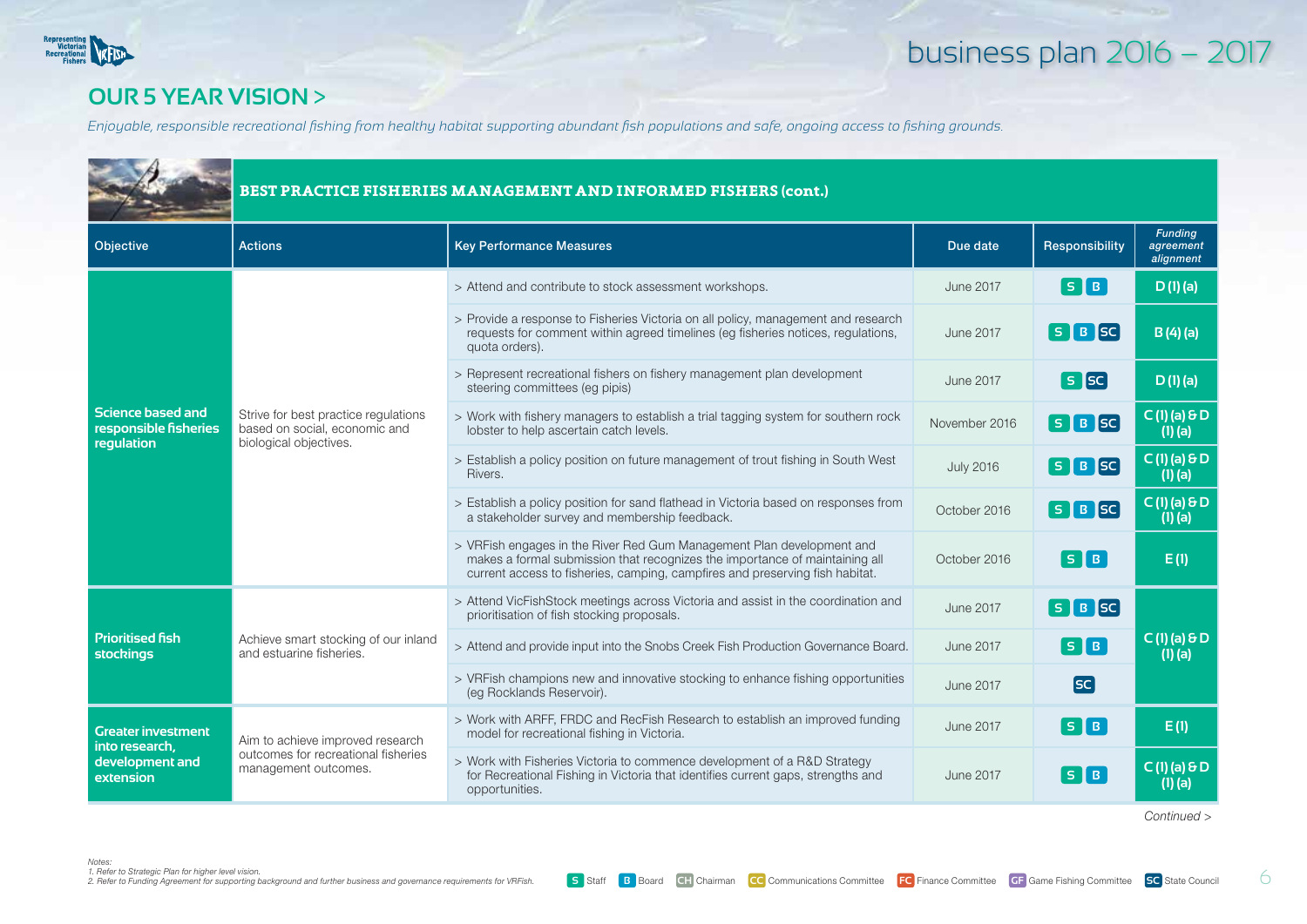

#### **our 5 year vision** >

*Enjoyable, responsible recreational fishing from healthy habitat supporting abundant fish populations and safe, ongoing access to fishing grounds.*

|                                                                      |                                                                                                            | BEST PRACTICE FISHERIES MANAGEMENT AND INFORMED FISHERS (cont.)                                                  |                  |                |                                          |  |  |  |
|----------------------------------------------------------------------|------------------------------------------------------------------------------------------------------------|------------------------------------------------------------------------------------------------------------------|------------------|----------------|------------------------------------------|--|--|--|
| <b>Objective</b>                                                     | <b>Actions</b>                                                                                             | <b>Key Performance Measures</b>                                                                                  | Due date         | Responsibility | <b>Funding</b><br>agreement<br>alignment |  |  |  |
| Legislative<br>$\blacksquare$ recognition of<br>recreational fishing | Strive for greater recognition<br>of recreational fishing values in<br>Commonwealth fisheries legislation. | Work with ARFF to advocate for improved recognition through the 2016 Federal<br>Election.                        | <b>July 2016</b> | $S$ $B$ $SC$   | E(1)                                     |  |  |  |
| Improved aquatic<br>pest management                                  | National carp virus                                                                                        | Establish a policy position on the proposed release of the carp virus, including all<br>risks and opportunities. | June 2017        | $S$ $B$ $SC$   | $B(5)$ (a)                               |  |  |  |

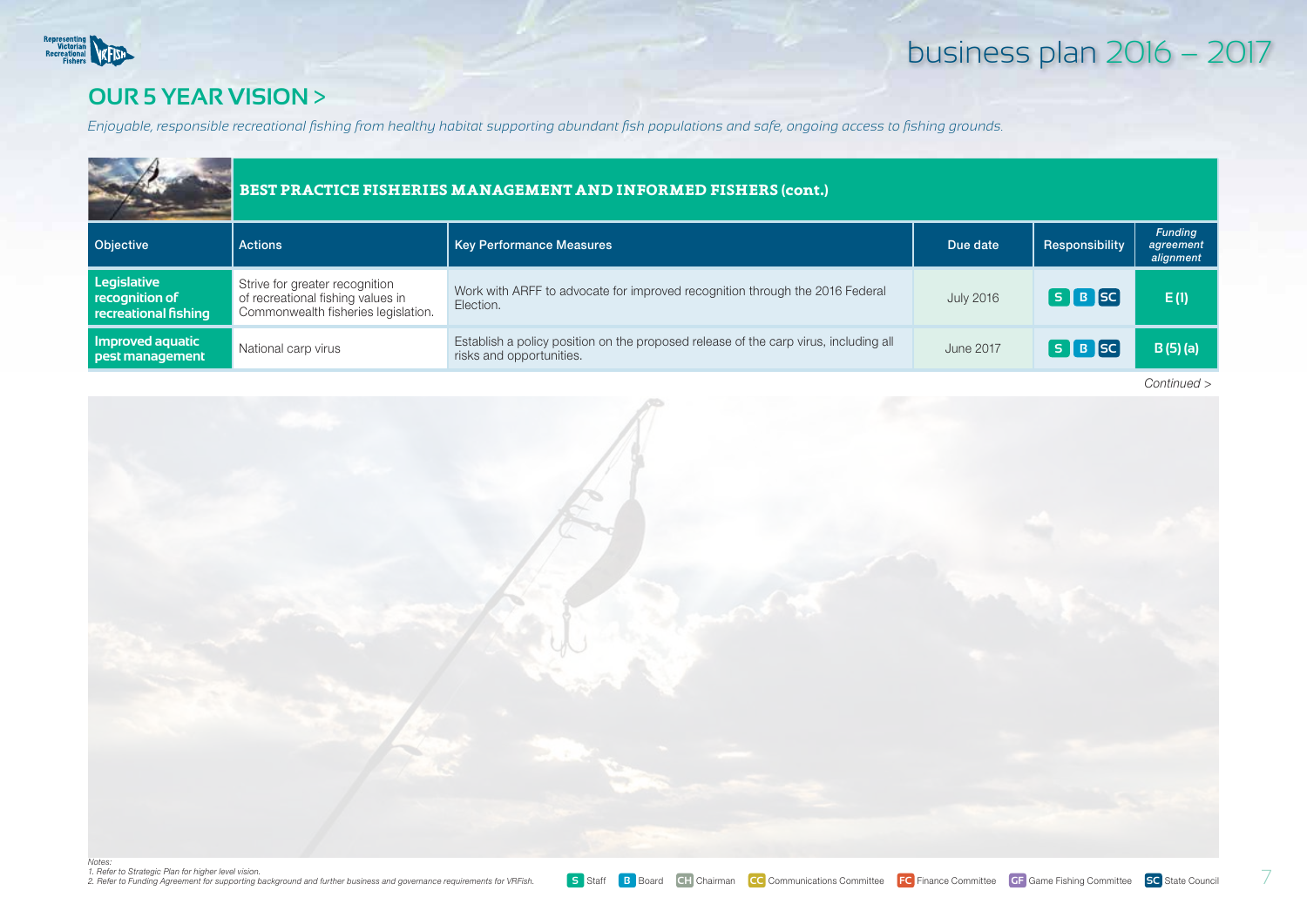

#### **our 5 year vision** >

*Enjoyable, responsible recreational fishing from healthy habitat supporting abundant fish populations and safe, ongoing access to fishing grounds.*

|                                                                         |                                                                                    | ORGANISATIONAL EXCELLENCE, ADVOCACY AND PARTNERSHIPS                                                                                                           |                  |                                                       |                                          |  |  |  |
|-------------------------------------------------------------------------|------------------------------------------------------------------------------------|----------------------------------------------------------------------------------------------------------------------------------------------------------------|------------------|-------------------------------------------------------|------------------------------------------|--|--|--|
| Objective                                                               | <b>Actions</b>                                                                     | <b>Key Performance Measures</b>                                                                                                                                | Due date         | Responsibility                                        | <b>Funding</b><br>agreement<br>alignment |  |  |  |
|                                                                         | Deliver best practice financial<br>management.                                     | VRFish financial accounts are independently audited annually.                                                                                                  | <b>June 2017</b> | $\lceil s \rceil$ B $\rceil$                          | $F(1)(a-c)$                              |  |  |  |
| <b>Quality governance</b><br>and organisational<br><b>processes</b>     |                                                                                    | VRFish Finance Committee meets 4 times per year.                                                                                                               | <b>June 2017</b> | $[s]$ FC                                              | $F(1)(a-d)$                              |  |  |  |
|                                                                         |                                                                                    | Weekly meetings are held between the Finance Manager and General Manager.                                                                                      | <b>June 2017</b> | $\boxed{\mathsf{s}}$                                  |                                          |  |  |  |
|                                                                         |                                                                                    | Promote the VRFish Code of Conduct and Social Media Policy amongst members<br>and recreational fishing groups more generally.                                  | <b>June 2017</b> | [ s ]                                                 |                                          |  |  |  |
|                                                                         | Monitor and where required revise                                                  | Organise a Company Directors Training Course for the General Manager and<br>Board (subject to external or additional funding).                                 | <b>June 2017</b> | $\lceil s \rceil$                                     | H(1)(c)                                  |  |  |  |
|                                                                         | internal governance quidelines.                                                    | Promote the VRFish Induction Kit to new VRFish State Council members.                                                                                          | <b>June 2017</b> | $\overline{\phantom{a}}$ S $\overline{\phantom{a}}$ B | F(1)(a-d)                                |  |  |  |
|                                                                         |                                                                                    | Report to the State Council on key deliverables as per the Business Plan and<br>Funding Agreement.                                                             | <b>June 2017</b> | $\lceil s \rceil$ B $\rceil$                          |                                          |  |  |  |
|                                                                         |                                                                                    | Survey the VRFish State Council to evaluate strengths and weaknesses to ensure<br>best continuous improvement.                                                 | <b>June 2017</b> | $S$ $B$ $SC$                                          |                                          |  |  |  |
|                                                                         |                                                                                    | Recommendations from State Council members are assessed and evaluated by<br>the Board.                                                                         | <b>June 2017</b> | $\overline{\phantom{a}}$ S $\overline{\phantom{a}}$ B |                                          |  |  |  |
|                                                                         |                                                                                    | > VRFish plays a lead role in presentations at the Murray cod conference, Talking<br>Trout and Regional Forums.                                                | <b>June 2017</b> | $S$ $B$ $SC$                                          | $C(1)$ (a) $\theta D$<br>$(1)$ $(a)$     |  |  |  |
|                                                                         |                                                                                    | > Sub-contract management of the e-mail RFL database, including development<br>of key messages.                                                                | <b>June 2017</b> | $S$ $B$ $C$                                           | B(5)(a)                                  |  |  |  |
| <b>Improved recognition</b><br>and support from<br>recreational fishers | VRFish proactively engages<br>recreational fishers outside its core<br>membership. | > Produce bi-monthly e-newsletter to the RFL email database.                                                                                                   | <b>June 2017</b> | [ s ]                                                 | E(1)                                     |  |  |  |
|                                                                         |                                                                                    | > Work with ARFF and state/national organisations on Commonwealth fisheries<br>and environmental proposals that have potential to impact recreational fishing. | <b>June 2017</b> | [ s ]                                                 | G(1)                                     |  |  |  |
|                                                                         |                                                                                    | > Meet with organisations that have an interest in improving recreational fishing in<br>Victoria (eg Future Fish, AFTA, ATF).                                  | <b>June 2017</b> | $S$ B                                                 |                                          |  |  |  |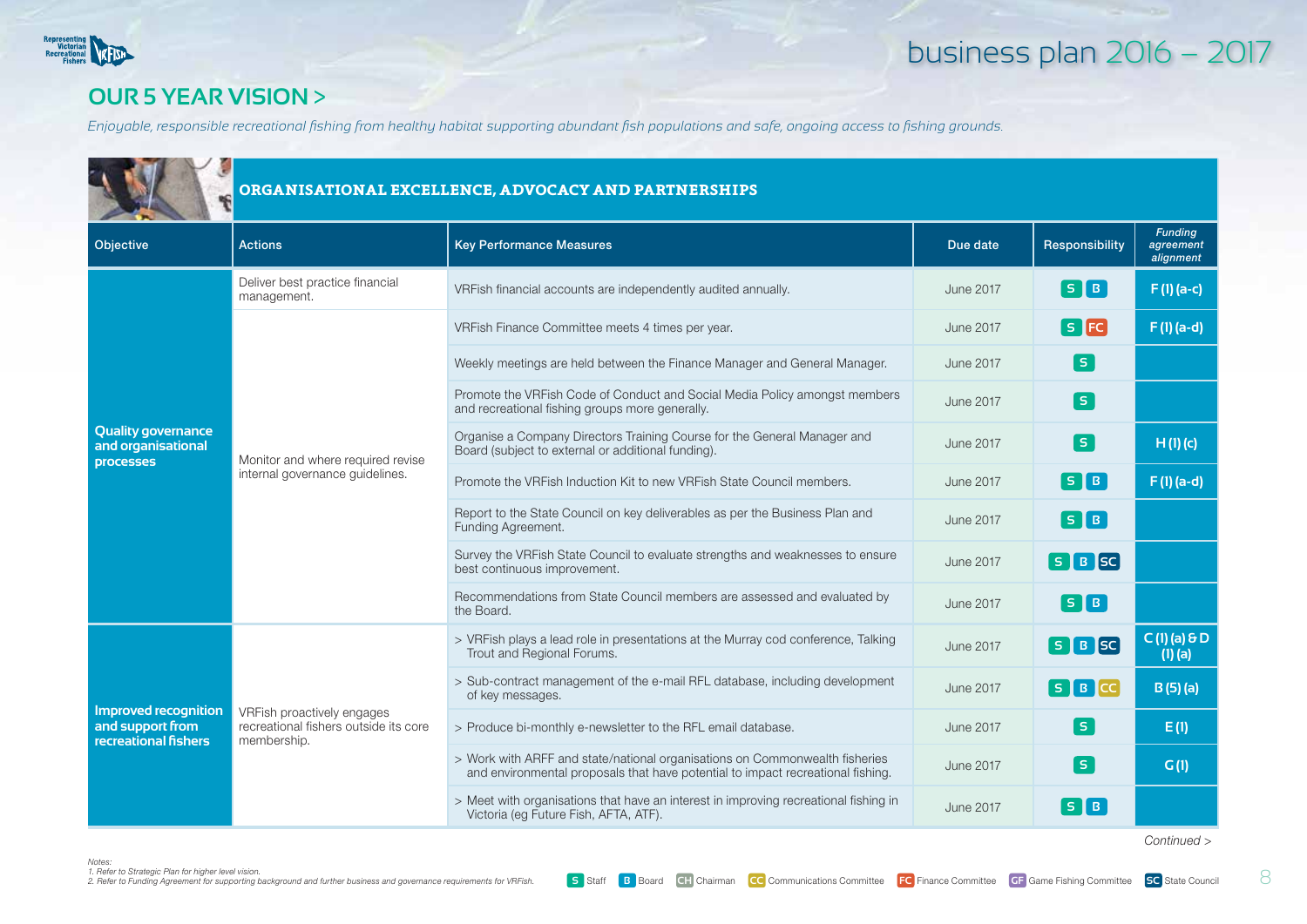

#### **our 5 year vision** >

*Enjoyable, responsible recreational fishing from healthy habitat supporting abundant fish populations and safe, ongoing access to fishing grounds.*

| ORGANISATIONAL EXCELLENCE, ADVOCACY AND PARTNERSHIPS (cont.) |                                                                    |                                                                                                                                                                                                                                     |                  |                              |                                          |  |
|--------------------------------------------------------------|--------------------------------------------------------------------|-------------------------------------------------------------------------------------------------------------------------------------------------------------------------------------------------------------------------------------|------------------|------------------------------|------------------------------------------|--|
| Objective                                                    | <b>Actions</b>                                                     | <b>Key Performance Measures</b>                                                                                                                                                                                                     | Due date         | Responsibility               | <b>Funding</b><br>agreement<br>alignment |  |
|                                                              |                                                                    | > Produce one edition of Fishing Lines for the 2016 Boat Show.                                                                                                                                                                      |                  |                              |                                          |  |
|                                                              |                                                                    | > Sub-contract management of the e-mail RFL database, including development<br>of key messages.                                                                                                                                     |                  | $S$ $B$ $C$                  | $B(5)$ (a)<br>E(1)                       |  |
|                                                              |                                                                    | > Produce a bi-monthly e-newsletter to the RFL email database.                                                                                                                                                                      |                  |                              |                                          |  |
| <b>Strategic</b><br>and effective                            | Implement the VRFish                                               | > Write VRFish updates in VFM, SE/SW & NE Angler.                                                                                                                                                                                   |                  |                              |                                          |  |
| communications and<br>engagement                             | Communication Plan.                                                | > Maintain an up to date website.                                                                                                                                                                                                   | June 2017        |                              |                                          |  |
|                                                              |                                                                    | > Increase the number of likes and follows on VRFish Facebook, Twitter and<br>Instagram.                                                                                                                                            |                  |                              |                                          |  |
|                                                              |                                                                    | > Produce an Annual Report in time for the Annual General Meeting.                                                                                                                                                                  |                  |                              |                                          |  |
|                                                              |                                                                    | > Attend major fishing and boating shows, including regional and statewide<br>forums.                                                                                                                                               |                  |                              |                                          |  |
|                                                              |                                                                    | > VRFish meets with other stakeholder representative groups, such as Seafood<br>Industry Victoria, the Nature Conservancy, Boating Industry Association, Beyond<br>Blue, Vic Health, Outdoors Victoria, the Men's Shed Association. | June 2017        | $\lceil s \rceil$ B $\rceil$ |                                          |  |
| <b>Strong and</b><br>constructive                            |                                                                    | > Attend AFMF Native Fish Working Group meetings.                                                                                                                                                                                   | June 2017        | $S$ $B$                      |                                          |  |
| relationships with<br><b>Government and</b>                  | Strive for improved cross agency<br>and stakeholder collaboration. | > VRFish meets with the Parks Victoria executive on public access and parks<br>management issues.                                                                                                                                   | <b>June 2017</b> | SCH                          |                                          |  |
| <b>stakeholders</b>                                          |                                                                    | > VRFish meet regularly with Fisheries Victoria executive and Minister's Office.                                                                                                                                                    | June 2017        | l si                         |                                          |  |
|                                                              |                                                                    | > VRFish attend the bi-annual AFMA recreational Fishing Forum.                                                                                                                                                                      | <b>June 2017</b> | l Si                         |                                          |  |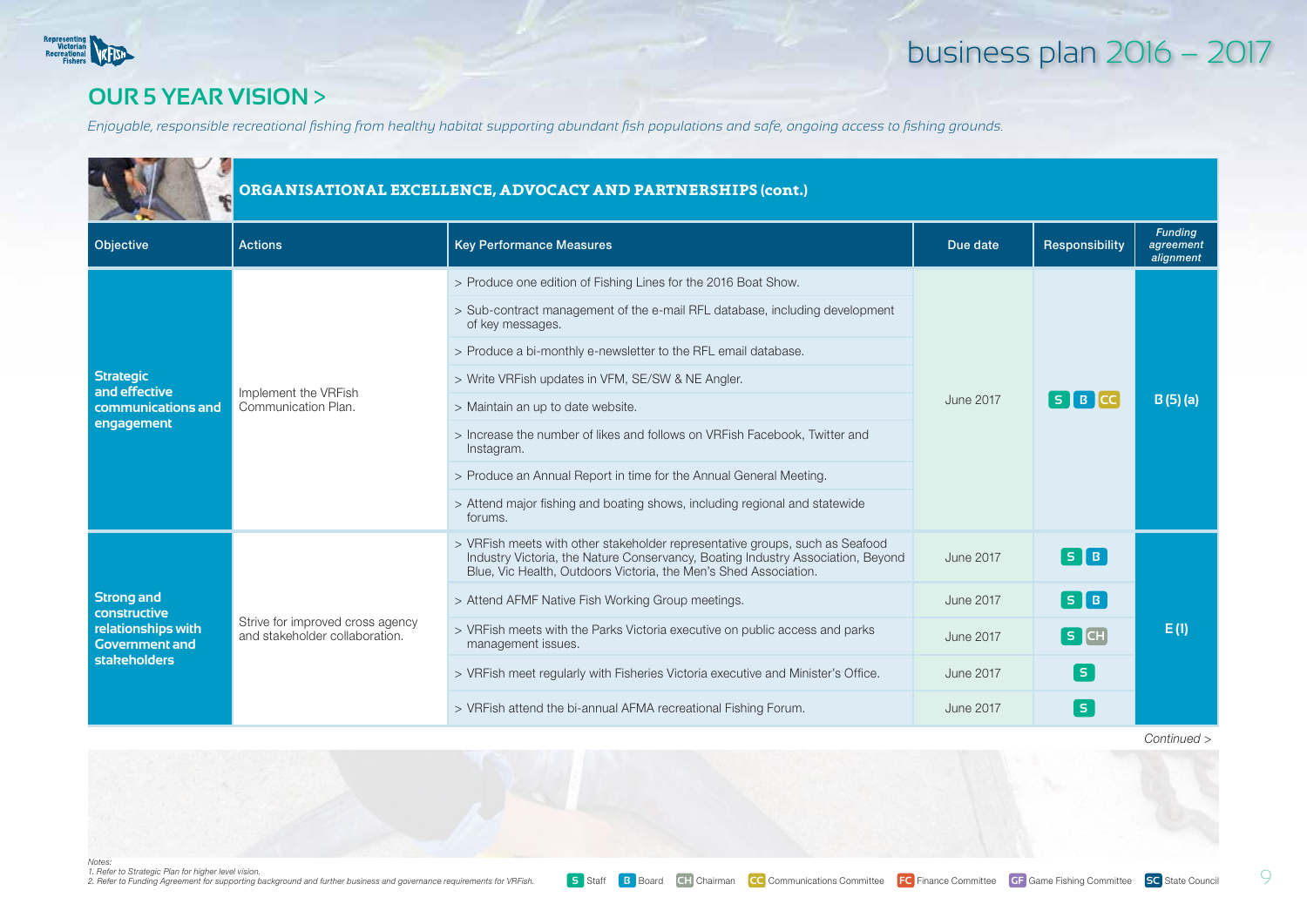

#### **our 5 year vision** >

*Enjoyable, responsible recreational fishing from healthy habitat supporting abundant fish populations and safe, ongoing access to fishing grounds.*

|                                         | ORGANISATIONAL EXCELLENCE, ADVOCACY AND PARTNERSHIPS (cont.)                             |                                                                                                                                                                                            |                  |                                |                                          |  |
|-----------------------------------------|------------------------------------------------------------------------------------------|--------------------------------------------------------------------------------------------------------------------------------------------------------------------------------------------|------------------|--------------------------------|------------------------------------------|--|
| Objective                               | <b>Actions</b>                                                                           | <b>Key Performance Measures</b>                                                                                                                                                            | Due date         | Responsibility                 | <b>Funding</b><br>agreement<br>alignment |  |
|                                         | State Council policy positions are                                                       | > VRFish conducts or assists in the delivery of surveys to support fisheries<br>management and policy decisions (eg yellow belly catch limit, Murray cod slot<br>limit, trout size limit). | June 2017        | $S$ $B$ $SC$                   |                                          |  |
|                                         | evaluated against views of the<br>broader recreational fishing sector.                   | > RFL email database of online or virtual members is used as sounding board in<br>the development of new policy positions.                                                                 | <b>June 2017</b> | $\lceil s \rceil$ B $\rceil$   | $C(1)$ (a-b)                             |  |
|                                         |                                                                                          | > VRFish State Council policy positions are tested on social media to measure<br>their level of acceptance.                                                                                | June 2017        | $\lceil s \rceil$ B $\rceil$   |                                          |  |
| <b>Well tested and</b>                  |                                                                                          | > Young leaders are developed and recruited to the State Council.                                                                                                                          | June 2017        | $\lceil$ S $\lceil$ B $\rceil$ |                                          |  |
| credible policy<br>positions reflecting |                                                                                          | > Culturally and Linguistically Diverse membership of the State Council is reviewed<br>and enhanced.                                                                                       | <b>June 2017</b> | $\lceil s \rceil$ B $\rceil$   |                                          |  |
| diverse membership                      |                                                                                          | > At least 2 new female members are recruited to the State Council.                                                                                                                        | June 2017        | [ S <b> </b> B                 | B(6)(a)                                  |  |
|                                         | Membership diversity is reviewed<br>annually and refinements are made<br>where required. | > Angling club membership on the State Council is reviewed and additional members<br>are invited to join where applicable (eg Lorne Angling and Aquatic Club).                             | <b>June 2017</b> | [ S <b> </b> B                 |                                          |  |
|                                         |                                                                                          | > VRFish attends Lunar Festival, Piers Festival and other multicultural events to<br>raise awareness.                                                                                      | <b>June 2017</b> | $\lceil s \rceil$ B $\rceil$   |                                          |  |
|                                         |                                                                                          | > Increase awareness of State Council members on Aboriginal fishing values.                                                                                                                | June 2017        | $\lceil s \rceil$ B $\rceil$   |                                          |  |
|                                         |                                                                                          | > Attempt to recruit an Aboriginal fisher to the State Council.                                                                                                                            | June 2017        | $S$ $B$                        |                                          |  |